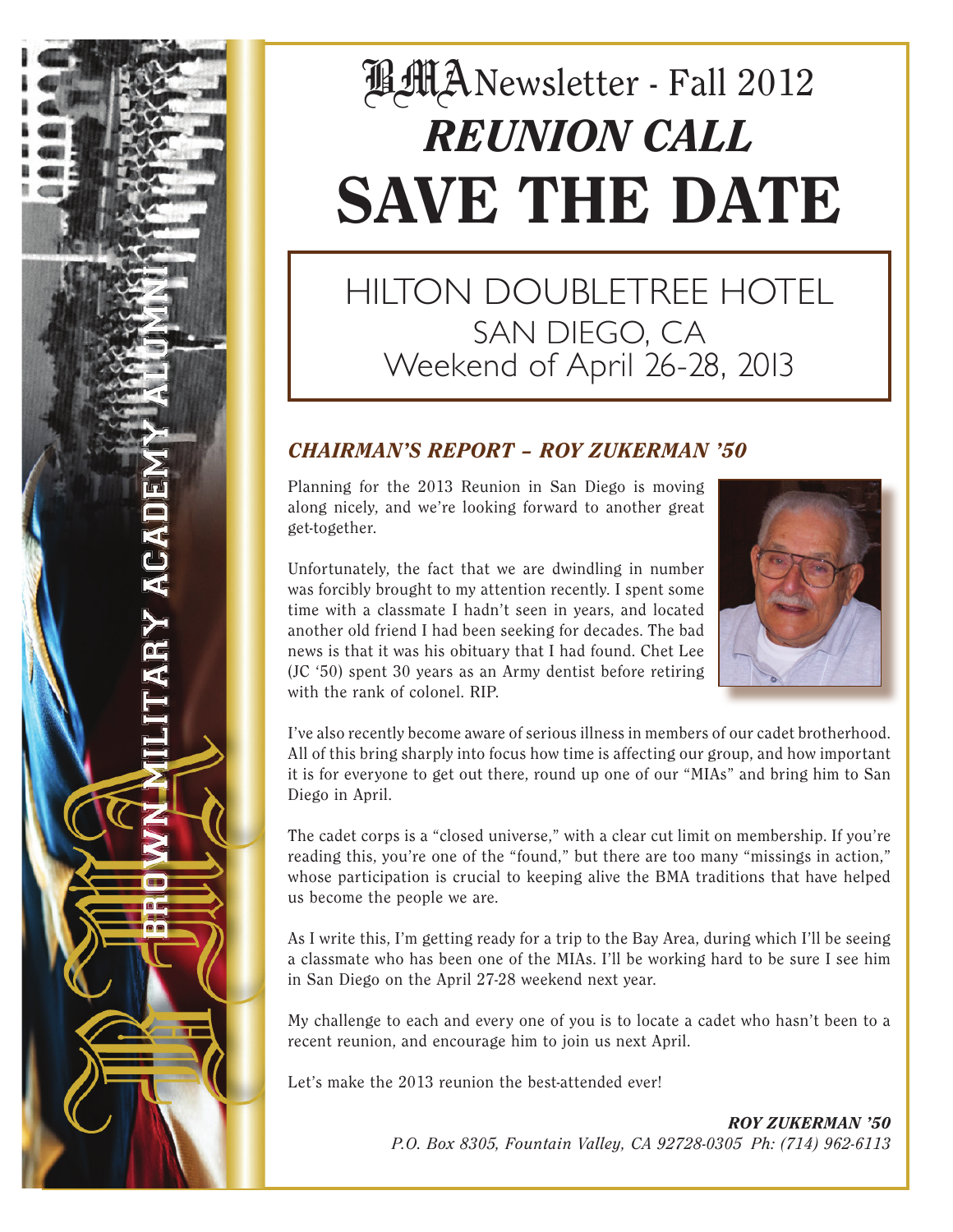### *CORRESPONDENCE*

Hello Garv -

ш п п п ш п п ш п п

п п п П п п

> п П

Back in the summer of 1957, my father's summer job was turning the library from what was then Brown School for Girls to a library for what was to become the home for Brown Military Academy. I remember the day that Clinton Fowler (of KGER fame) approached me and asked me if I thought that my brothers and I would like to go to Camp Buddy for the summer while my Dad worked for the school.

My Dad, a native Californian, agreed to do the library job for the school (all expenses paid), and we had lots of fun at camp. We took advantage of the trip and traveled to San Luis Obispo, California to visit my Kennedy grandparents. (I inherited some of the books that were formerly used for the students at the girls' school.)

Clinton Fowler's daughter, Debbie Hess, posted a video of SCMA on Facebook, so I became curious to know if there was a video concerning BMA. Both Clinton Fowler, Sr. and my father took courses in radio production and aviation while students at JBU. I believe that Debbie's brother Clint was a student at BMA, too.

---------------

*(continued on page three)*

### *TREASURER'S REPORT – RICHARD PARKER '64*

At this mailing we have \$1770.51 in the BMA Alumni Association account.

Since the last newsletter we have:

Paid for the reunion news letter.

Made the deposit for the hotel in San Diego for 2013.

Paid monthly service charges ( \$11.95 per month) to the bank.

We have received \$105.00 in contributions from the cadets which we *greatly appreciat*e....thank you very much!

Any donation checks should be made out to the BMA Alumni Association and sent to my address:

> Richard Parker '64 Treasurer 986 Colby Circle, Corona, Ca. 92880-7353 E-mail: usparker@att.net

We look forward to seeing you ALL at the next reunion in San Diego in 2013!!!!

# HELP US FIND MISSING CADETS! If you have contact information about any of our MIA Cadets, please share the info below: CADET NAME: SPOUSE: MAILING ADDRESS: CITY, STATE, ZIP: PHONE: EMAIL: Please clip and mail to: BMA Alumni Association,

c/o Adjutant, 8501 Birch Hollow Dr., Roswell, GA 30076-1176

------------

### *ADJUTANT'S REPORT – DOUG HALBERT '50*

Please continue to send your address changes to me. I have recently moved to the "mainland" and am doing all I can to keep our roster up to date and provide correct addresses to the newsletter editor. You can email info to us at:

#### bmaalumni@gmail.com

 Also, be sure to check our website: brownmilitaryacademy.com

The most recent "Final Taps" honors will be noted there.

> *- Doug Halbert '50 Adjutant 8501 Birch Hollow Dr. Roswell, GA 30076-1176*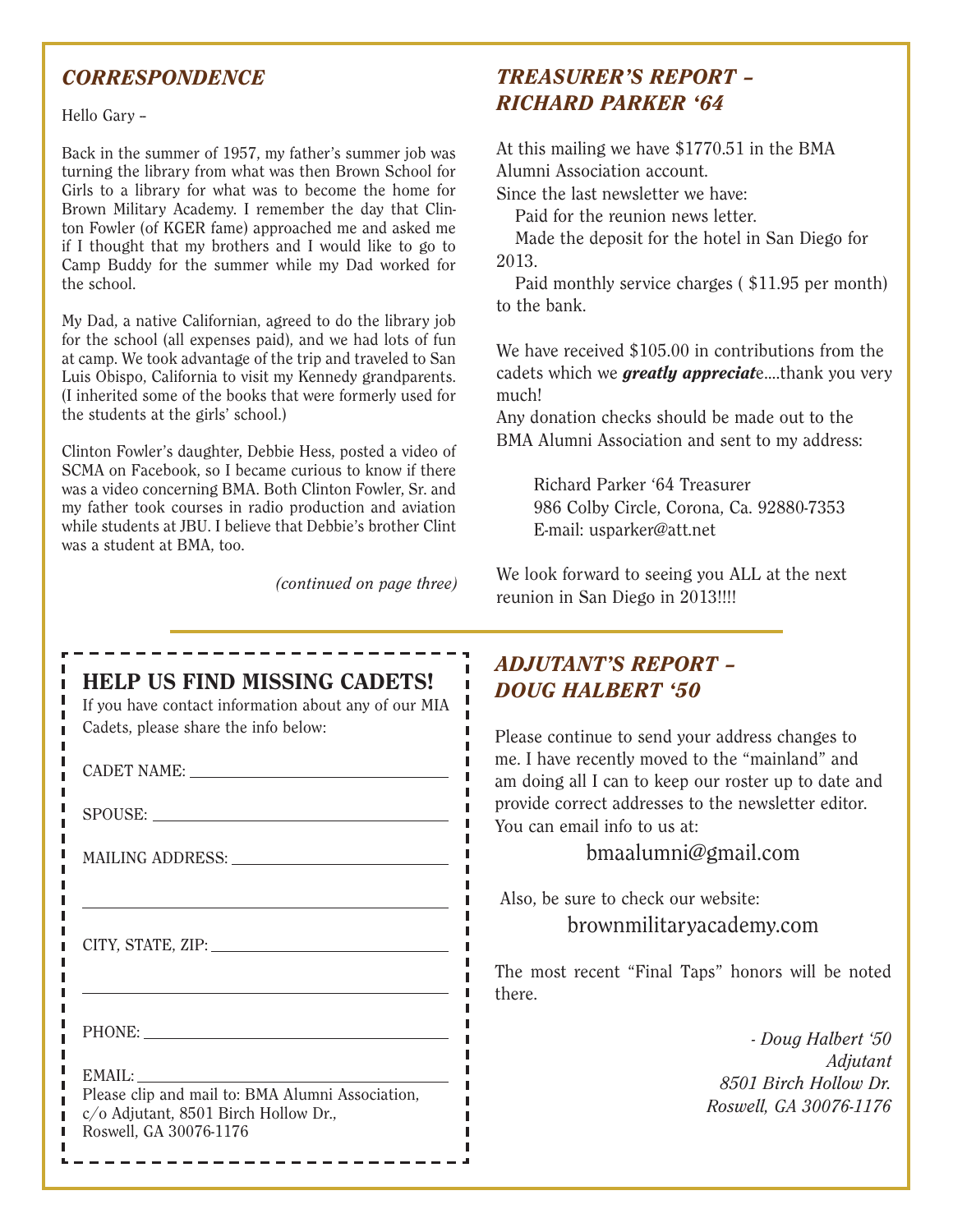Final Taps



#### HARRY HEFFNER '50

Harry passed away on August 9, 2011 — *Doug Halbert*

#### WALTER KORCEK '66

Passed away in 2010 from complications of cancer surgery. Walter was a good friend and always seemed to have a smile on his face. — *Mike McCray '66*





#### MIKE CAMPBELL '63

Born 12 January 1946 - Passed 8 April 2012 (Easter). I was fortunate to be able to meet up with him in June following our last reunion (see photo). He had been suffering from a chronic lung disease these past few years. Mike was a great friend and will be missed. — *Jack Sparn*



*Jack Sparn and Mike Campbell June 2011*

*Mike Campbell and Jack Sparn 1962*



*CORRESPONDENCE - (continued from page two)*

I know that Bill Griffith (mid-1960's) went to SCMA, but don't know if he went to BMA. Roy Englebrecht, of JBU fame, was also an alumni of BMA.

You mentioned Barney Smiley in your reunion note about BMA - Although I don't personally remember Barney Smiley, Sr. - I do remember his wife Jean (who was one of the sisters of Dr. John E. Brown, founder of JBU). My guess is that the Barney Smiley in your reunion article might be the son of Barney Smiley, SR.

Thanks for posting your BMA reunion page on the internet. Thanks for your awesome reunion reports and photos, too.

*Lucy Kennedy Cundiff*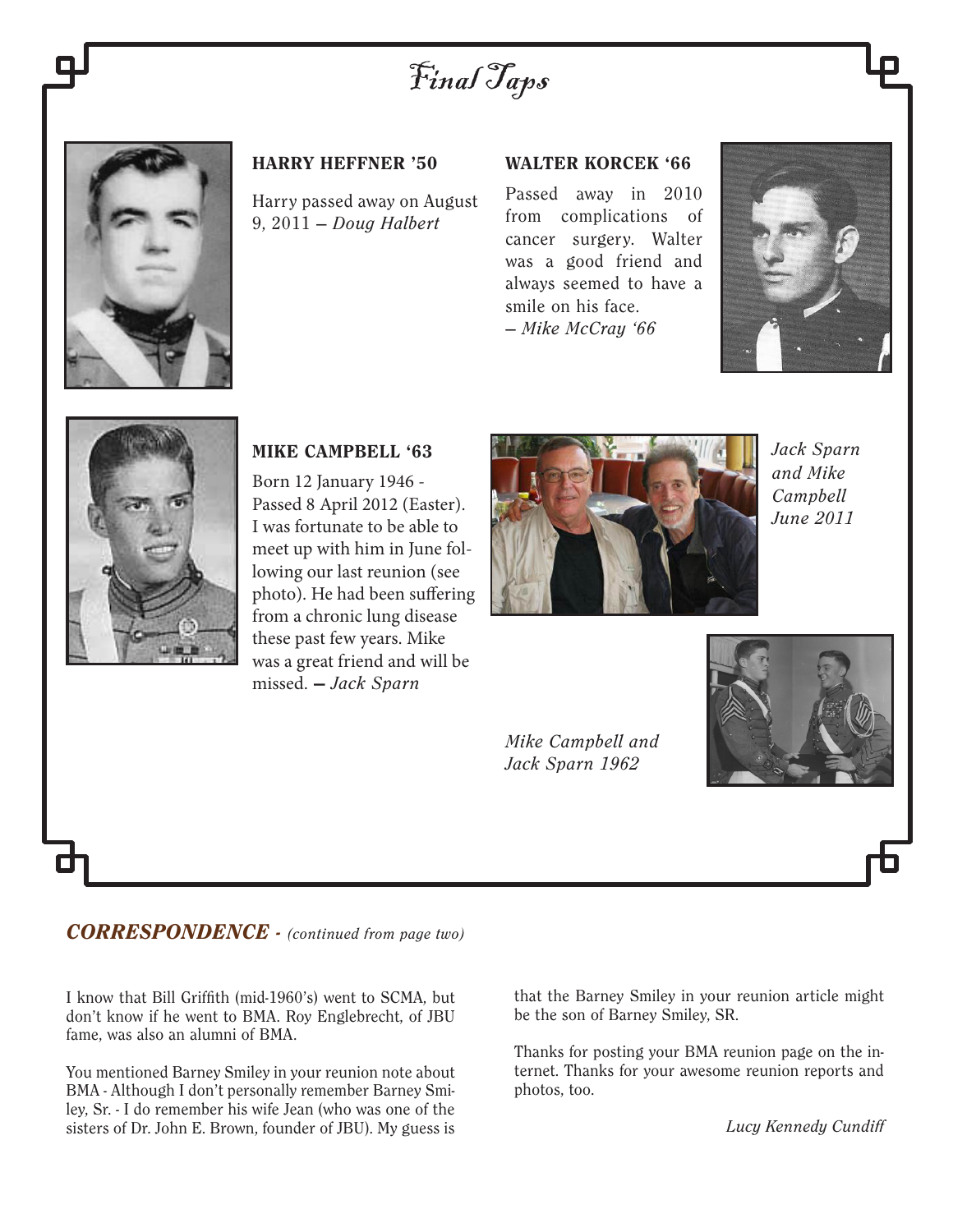## EDITORIAL STAFF

#### Dottie Schloss (Ron) '50JC Editor Emeritus

If you need help identifying a cadet in a picture or at an Association event, this is the person you want to contact. email: friendandfamily@att.net

#### Gary Moore '63 Editorial Coordinator

or at (951) 310-1701

or (530)226-9366

If you have written an article or letter but need help locating a photo, Gary will do all he can. Send article to him at: email: garyrmoore@earthlink.net or (626) 793-9379

#### Michael Sanders '64 Editor/Publisher

email: BMAnews@ShastaOfficeServices.com

This is the guy to send your articles to if you think they are as good as they are going to get. Letters also welcome. Since he (or wife Sally) decides what page you go on and how big the type is, you might want to send them "nicely."

# **Sall** Reunion **STATT.** SLIVC SHLL SLAVS April 26-28, 2013 **OBHIC NVS NI**

 $\overline{\phantom{a}}$  in this included in the international sense is not in the sense in the sense in the sense in the sense is non-

VINHOHITIVO

**ATTN: POSTMASTER RETURN SERVICE REQUESTED**

Brown Military Academy Alumni Assn. c/o Adjutant 8501 Birch Hollow Dr. Roswell, GA 30076-1176